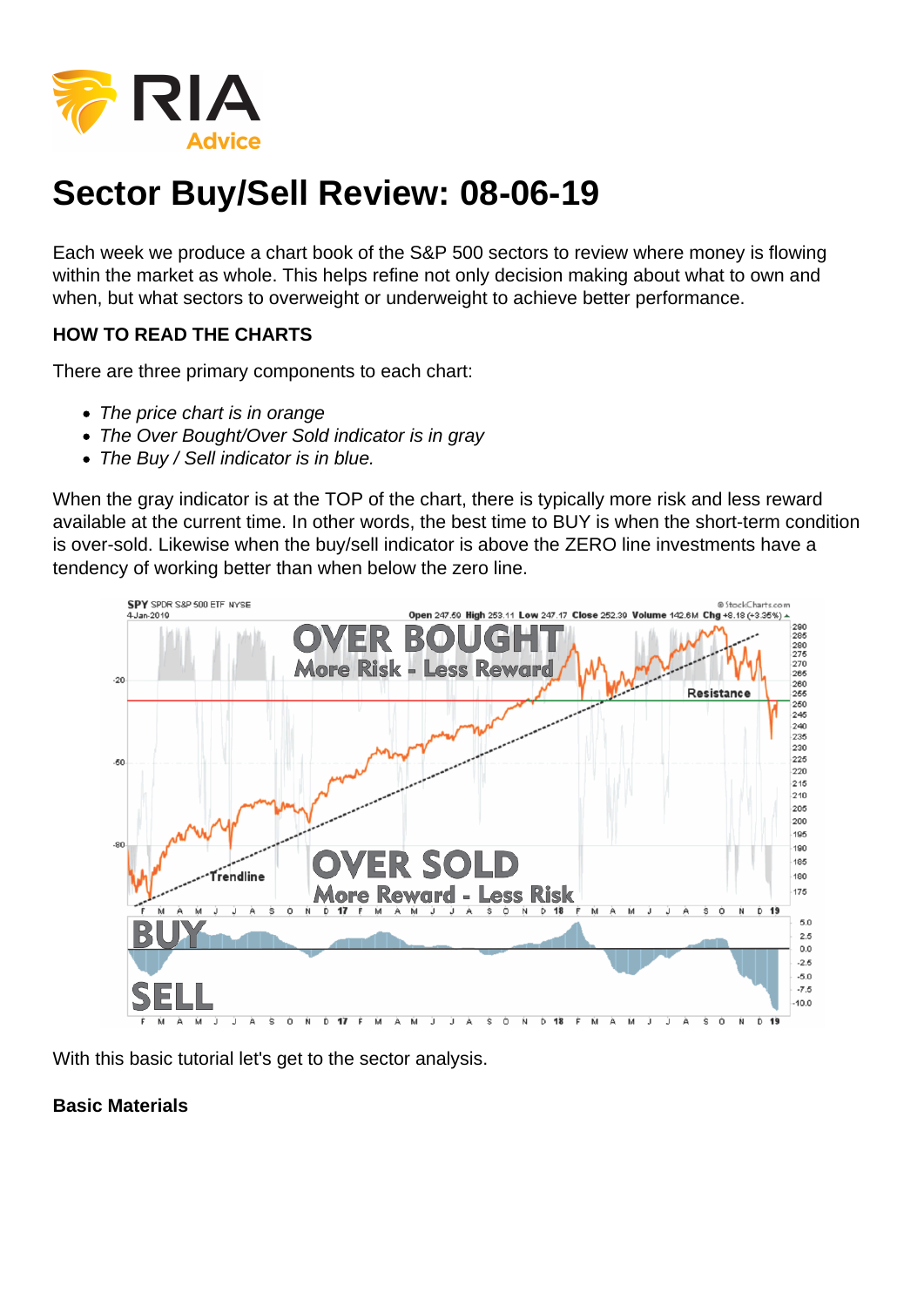- Last week I noted that XLB was back to extreme overbought and failed at resistance again. The important May support level also failed to hold as trade wars ramped up again.
- XLB is oversold short-term but the buy signal is still very elevated.
- We are remaining underweight the sector for now.
- Short-Term Positioning: Neutral
	- Last Week: Hold current positions with a tighter stop-loss.
	- This Week: Hold current positions with tighter stop-loss
	- Stop-loss adjusted to \$55
- Long-Term Positioning: Bearish

**Communications**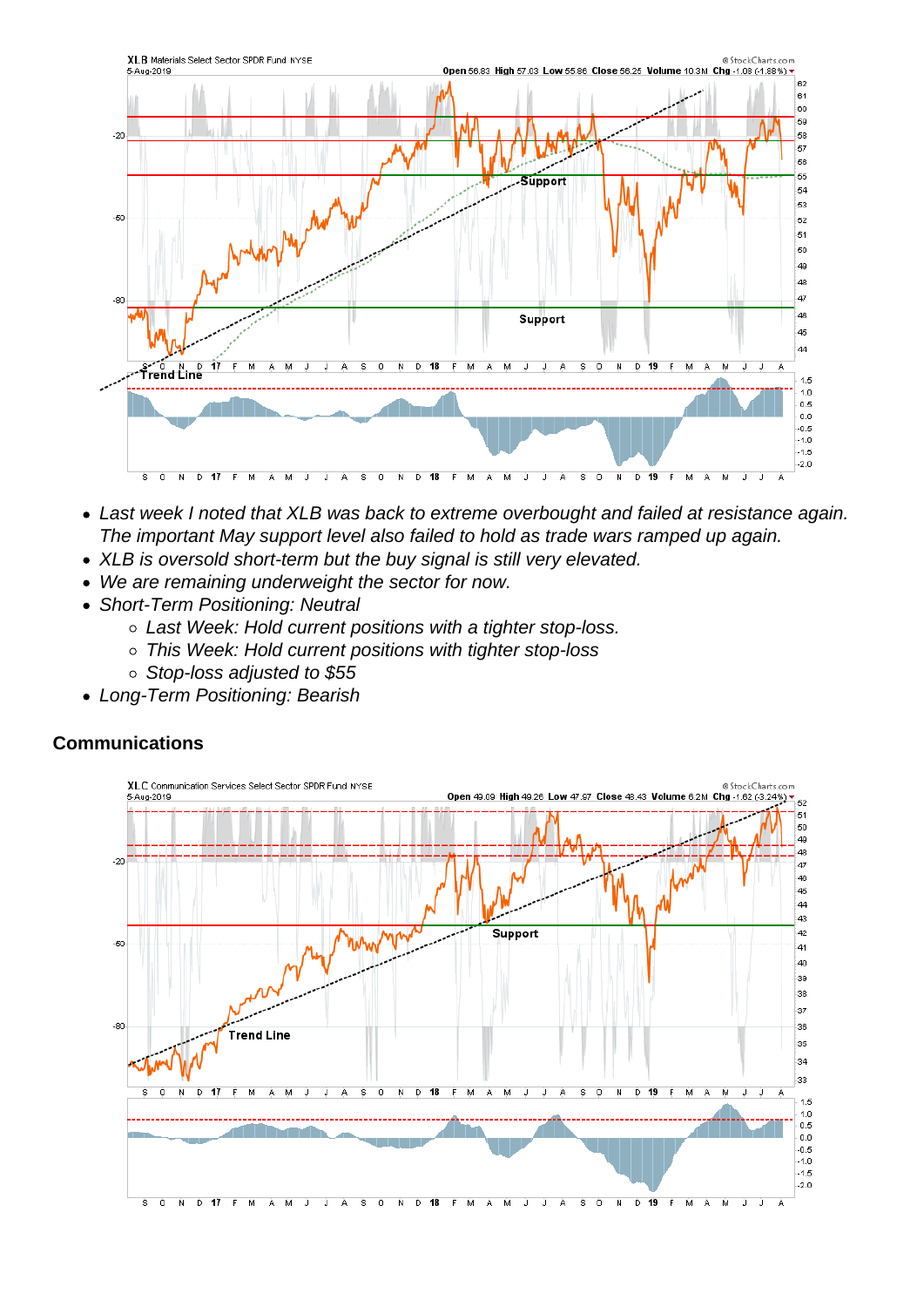- Last week we noted the rally in XLC had gotten very extended and the "buy signal" was also pushing very high levels.
- XLC failed at resistance and has now established a double top.
- Support must hold at \$48.
- Short-Term Positioning: Neutral
	- Last Week: Hold trading positions, but take profits.
	- o This Week: Hold trading positions.
	- Hard Stop moved up to \$48
- Long-Term Positioning: Bearish

Energy

- As noted last week, XLE failed at the 200-dma keeping us cautious on the overall sector.
- XLE is now oversold and sitting on critical support.
- The buy signal is close to being reversed back to a "sell."
- Short-Term Positioning: Neutral
	- Last week: Hold current position
	- This week: Hold current position
	- Stop-loss adjusted to \$58
- Long-Term Positioning: Bearish

Financials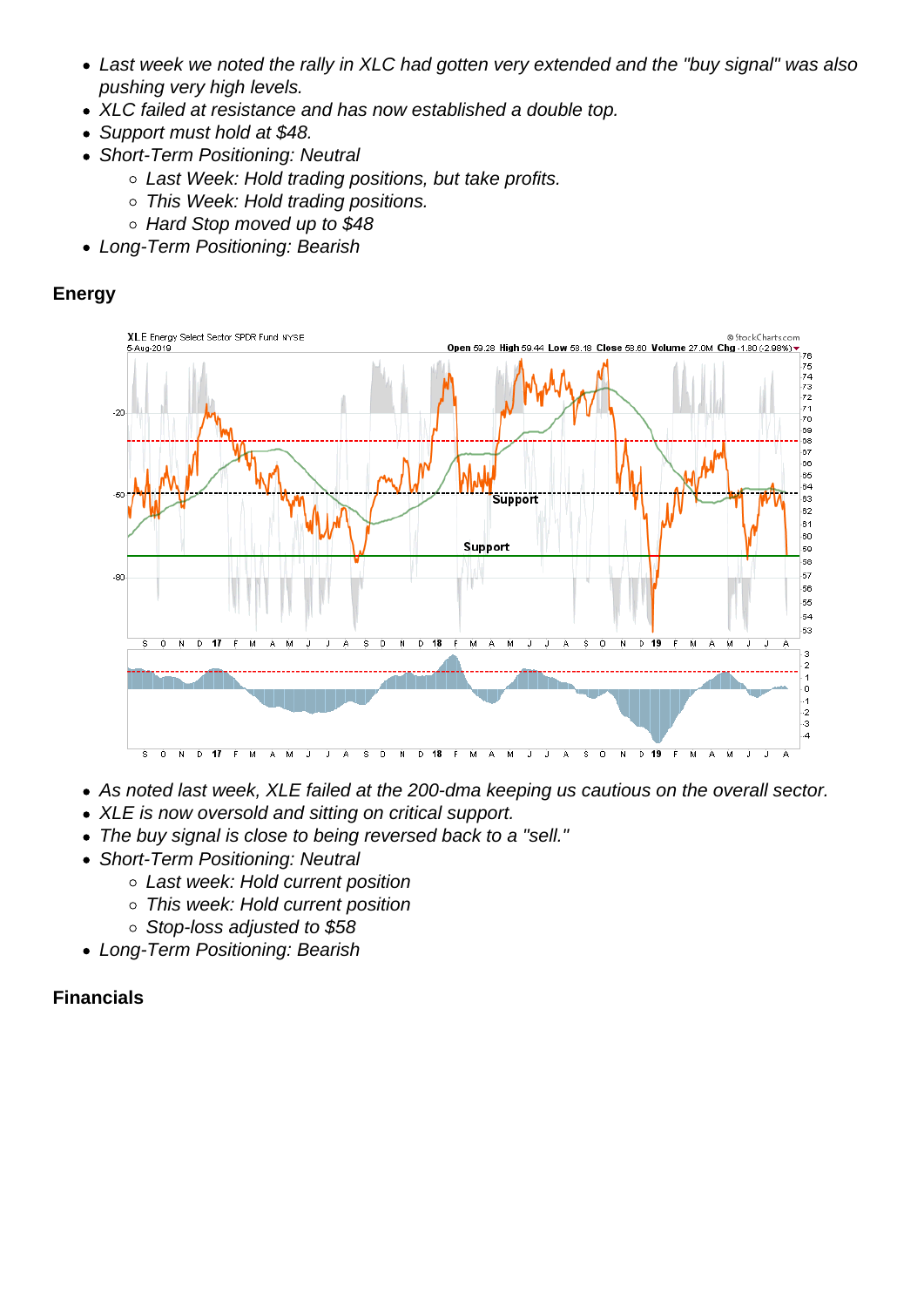- XLF had rallied above the downtrend, but failed to clear resistance last week. Support also failed at the downtrend putting XLF back into the previous trading range.
- XLF remains on a "buy" signal currently but is back to oversold. Look for a bounce back to the top of the trend line. Support must hold at \$26.50.
- Short-Term Positioning: Neutral
	- Last week: Hold 1/2 position
	- This week: Hold 1/2 position
	- Stop-loss adjusted to \$26.00
- Long-Term Positioning: Bearish

## Industrials

- XLI failed at a "quadruple top" which puts a tremendous amount of overhead resistance on the sector.
- XLI is back to oversold and the buy signal is being reduced.
- We reduced our risk to the sector after reaching our investment target. We are now adjusting our stop-loss for the remaining position.
- Short-Term Positioning: Neutral
	- Last week: Hold 1/2 position
	- This week: Hold 1/2 position.
	- o Stop-loss adjusted to \$72
- Long-Term Positioning: Neutral

**Technology**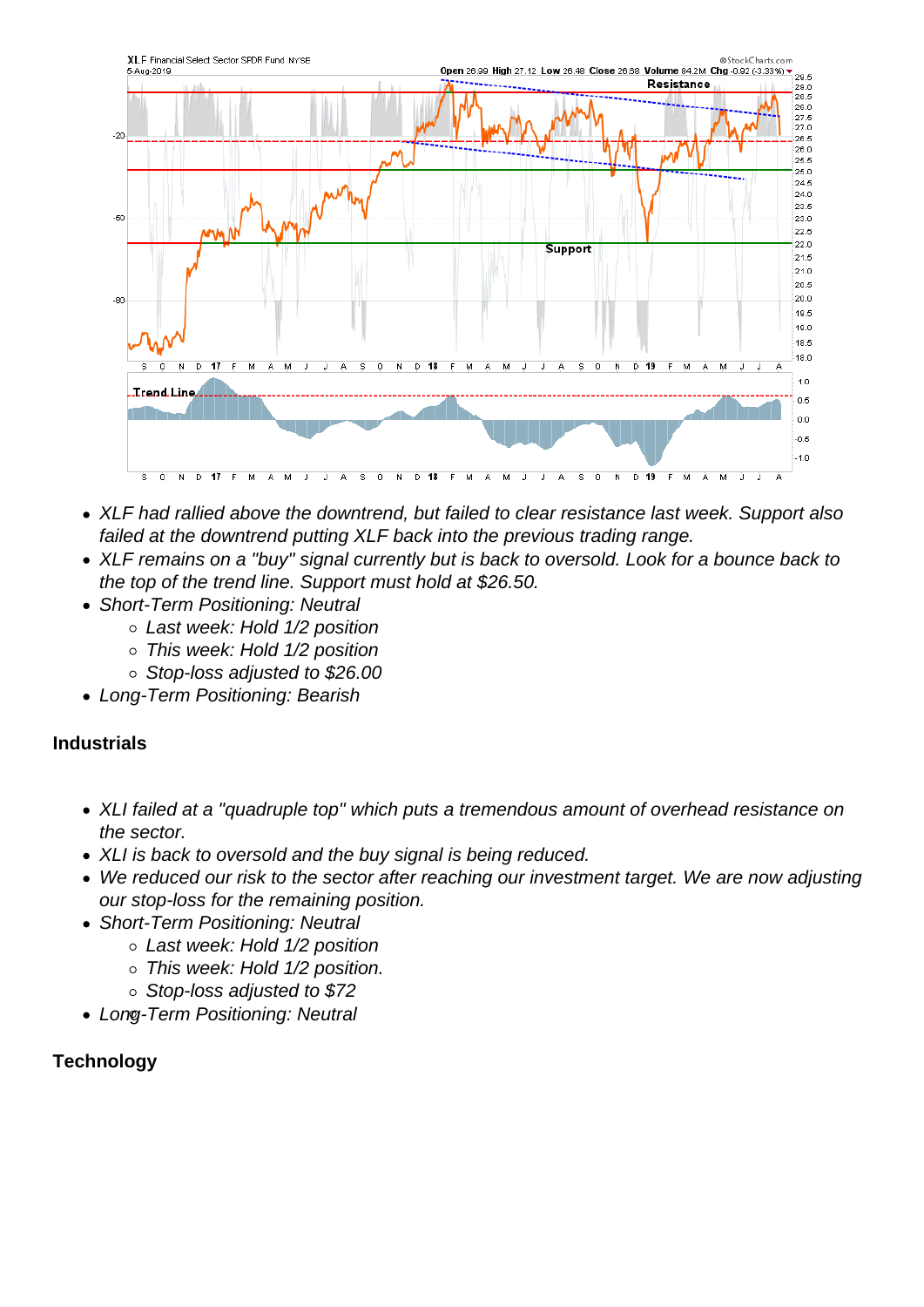- As stated last week, XLK is back to an extreme overbought condition as money is chasing a few mega-cap Tech companies. This rally is not a healthy one as money is hiding in a few highly liquid places.
- XLK failed at the uptrend line and while back to oversold temporarily must hold support at \$75.
- The buy signal remains intact but is weakening.
- Short-Term Positioning: Bullish
	- Last week: Hold 1/2 position
	- o This week: Hold 1/2 position
	- o Stop-loss adjusted to \$70.00
- Long-Term Positioning: Neutral

**Staples**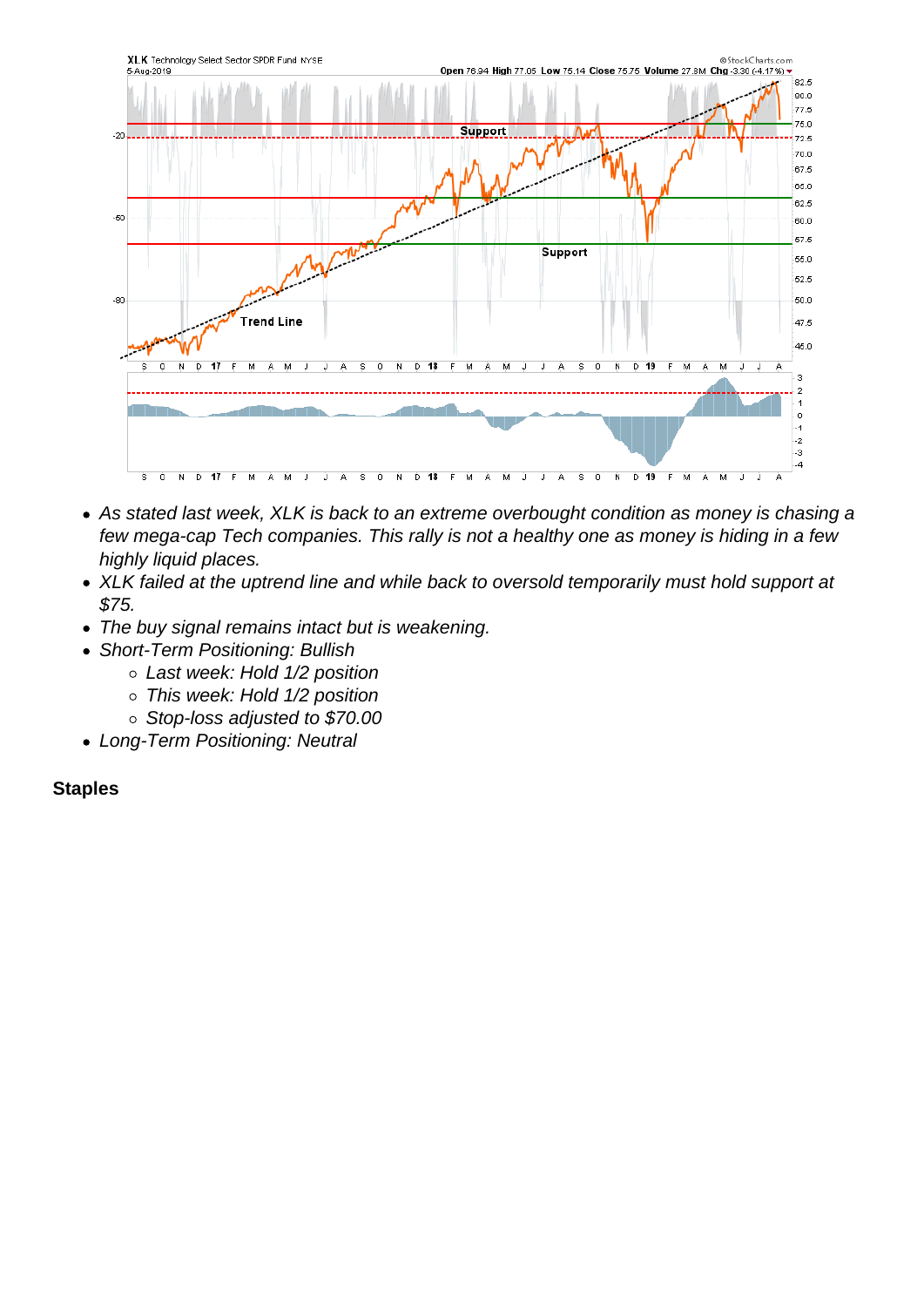- After taking profits in the sector, we are finally getting a much needed correction to work off the excess.
- The "buy" signal (lower panel) is still in place and is very extended. We continue to recommend taking some profits if you have not done so.
- Short-Term Positioning: Bullish
	- Last week: Hold positions, take profits if needed.
	- This week: Hold positions, take profits if needed.
	- Stop-loss adjusted to \$56
- Long-Term Positioning: Bullish

Real Estate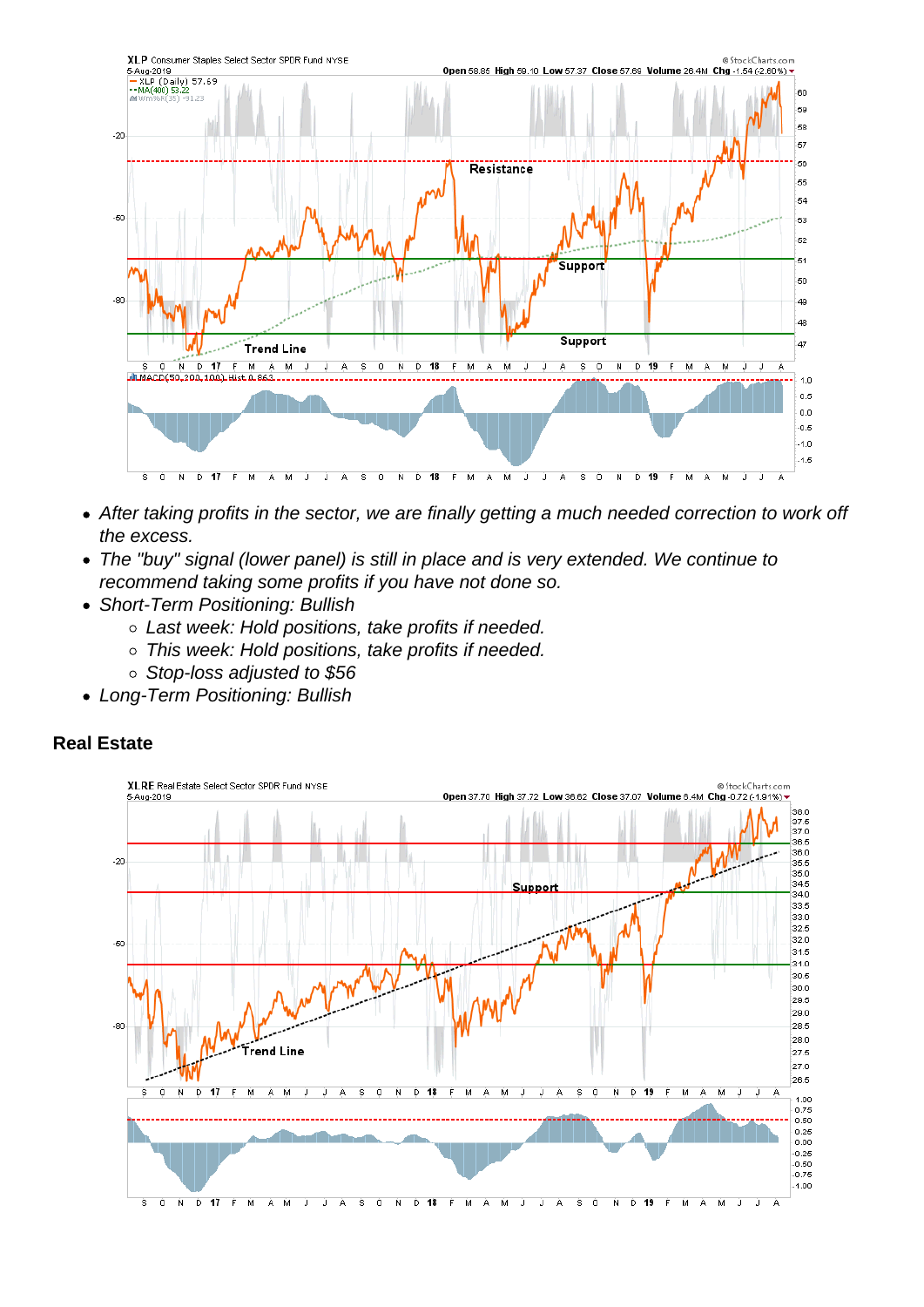- XLRE has been consolidating its advance to new highs for several weeks now.
- While the sector is not oversold, the "buy" signal has been reversed.
- We previously recommended taking profits and rebalancing risk as the overbought condition needed to be corrected. That is occurring.
- Buy signal is being reduced along with the "buy signal" and we are getting close to an entry point to add to our current holdings.
- Short-Term Positioning: Bullish
	- Last week: Hold position.
	- This week: Hold position.
	- Stop-loss adjusted to \$36.00 for profits.
	- Long-Term Positioning: Bullish

## **Utilities**

- XLU likewise is back to oversold and the previously extended buy signal is being reduced.
- After taking profits, we have time to be patient and wait for the right setup.
- Long-term trend line remains intact and the recent test of that trend line with a break to new highs confirms the continuation of the bullish trend.
- Short-Term Positioning: Bullish
	- o Last week: Take profits and rebalance holdings.
	- This week: Hold position
	- Stop-loss adjusted to support at \$55.50.
- Long-Term Positioning: Bullish

Health Care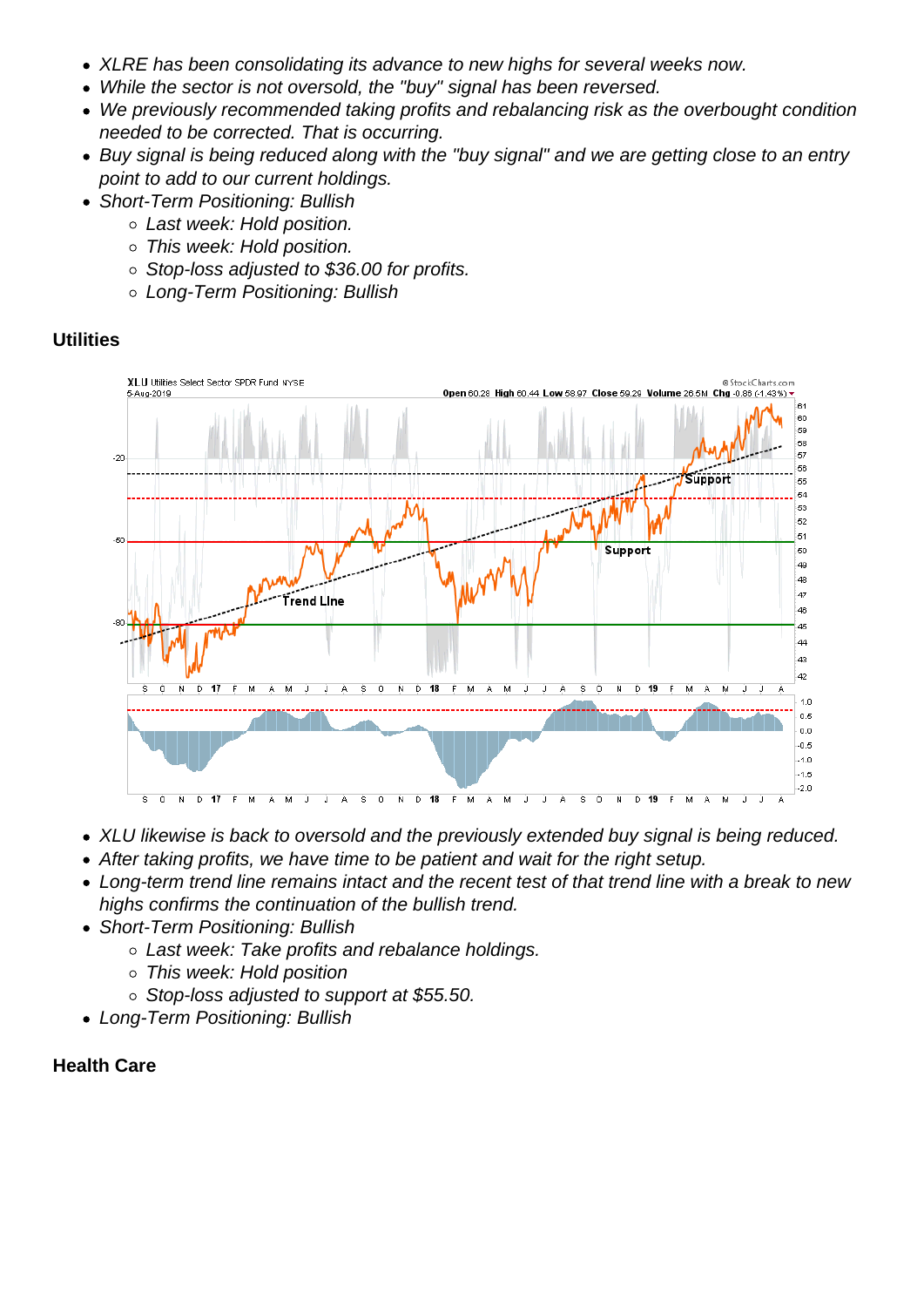- XLV remains on a buy signal but failed at important resistance.
- While the current correction was expected, the big issue is the if support will hold. That support is threatening to be violated.
- Short-Term Positioning: Neutral
	- Last week: Hold current position (overweight)
	- This week: Take profits and reduce to portfolio weight.
	- Stop-loss adjusted to \$88
- Long-Term Positioning: Neutral

**Discretionary**